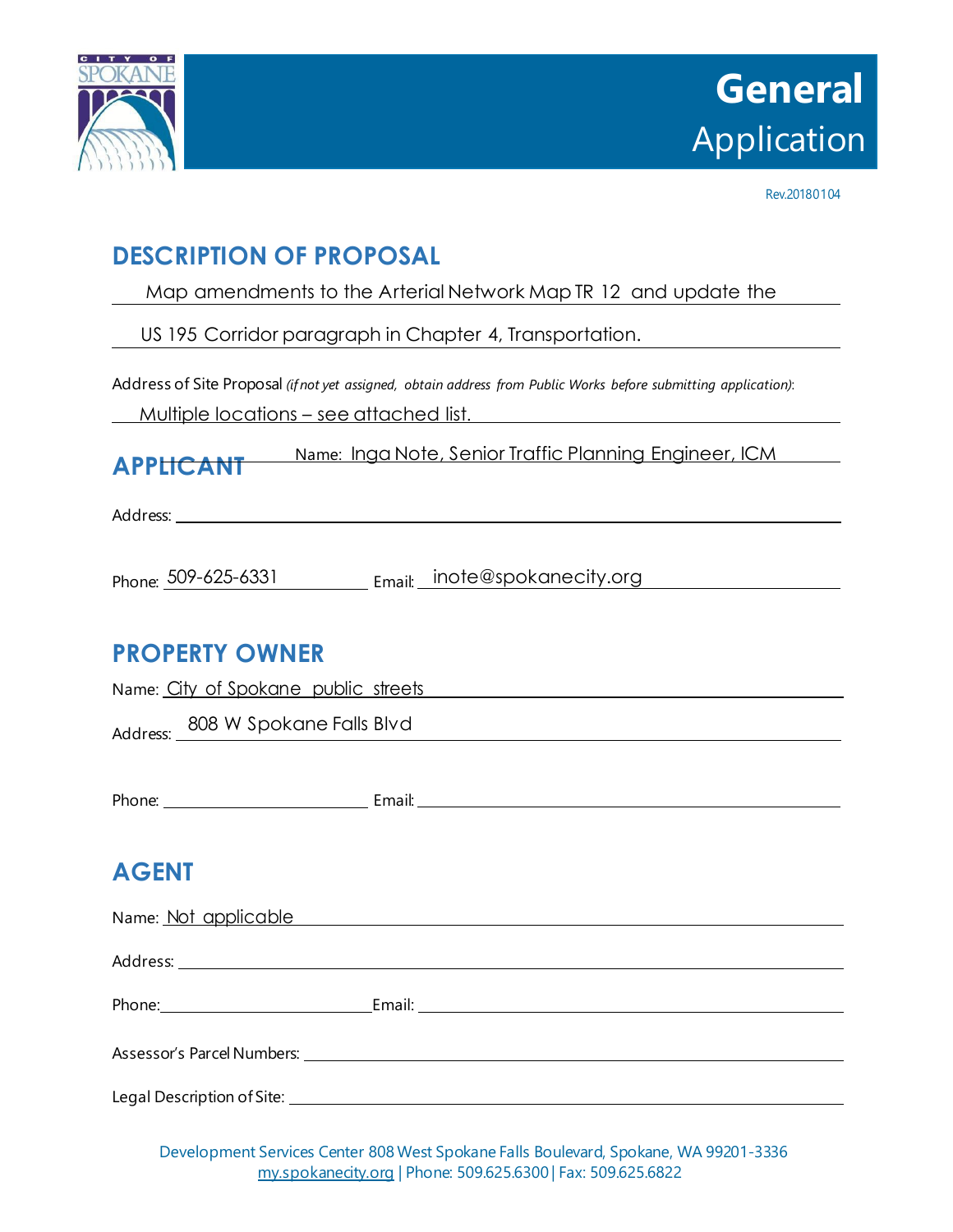Size of Property:

List Specific Permits Requested in this Application:

### **SUBMITTED BY:**

| Integrated Capital Management Department, City of Spokane                                                                                                                                                                 |                       |  |                             |  |                                                     |  |
|---------------------------------------------------------------------------------------------------------------------------------------------------------------------------------------------------------------------------|-----------------------|--|-----------------------------|--|-----------------------------------------------------|--|
| ×Applicant                                                                                                                                                                                                                | □ Property Owner      |  | <b>D</b> Property Purchaser |  | $\Box$ Agent                                        |  |
| In the case of discretionary permits (administrative, hearing examiner, landmarks commission or plan<br>commission), if the applicant is not the property owner, the owner must provide the following<br>acknowledgement: |                       |  |                             |  |                                                     |  |
|                                                                                                                                                                                                                           |                       |  |                             |  | ∟, owner of the above-described property, do hereby |  |
| authorize                                                                                                                                                                                                                 |                       |  |                             |  | to represent me and my interests in all matters     |  |
| regarding this application.                                                                                                                                                                                               |                       |  |                             |  |                                                     |  |
|                                                                                                                                                                                                                           | <b>PENOMIEDC MENT</b> |  |                             |  |                                                     |  |

### **ACKNOWLEDGMENT**

STATE OF WASHINGTON ) ) ss. COUNTY OF SPOKANE )

On this day of 100 km  $\sim$  20 , before me, the undersigned, a Notary Public in and for the State of Washington, duly commissioned and sworn, personally appeared

to me known to be the individual that executed the foregoing instrument and acknowledged the said instrument to be free and his/her free and voluntary act and deed, for the uses and purposes therein mentioned.

Witness my hand and official seal hereto affixed the day and year first above written.

Notary Public in and for the State of Washington, residing at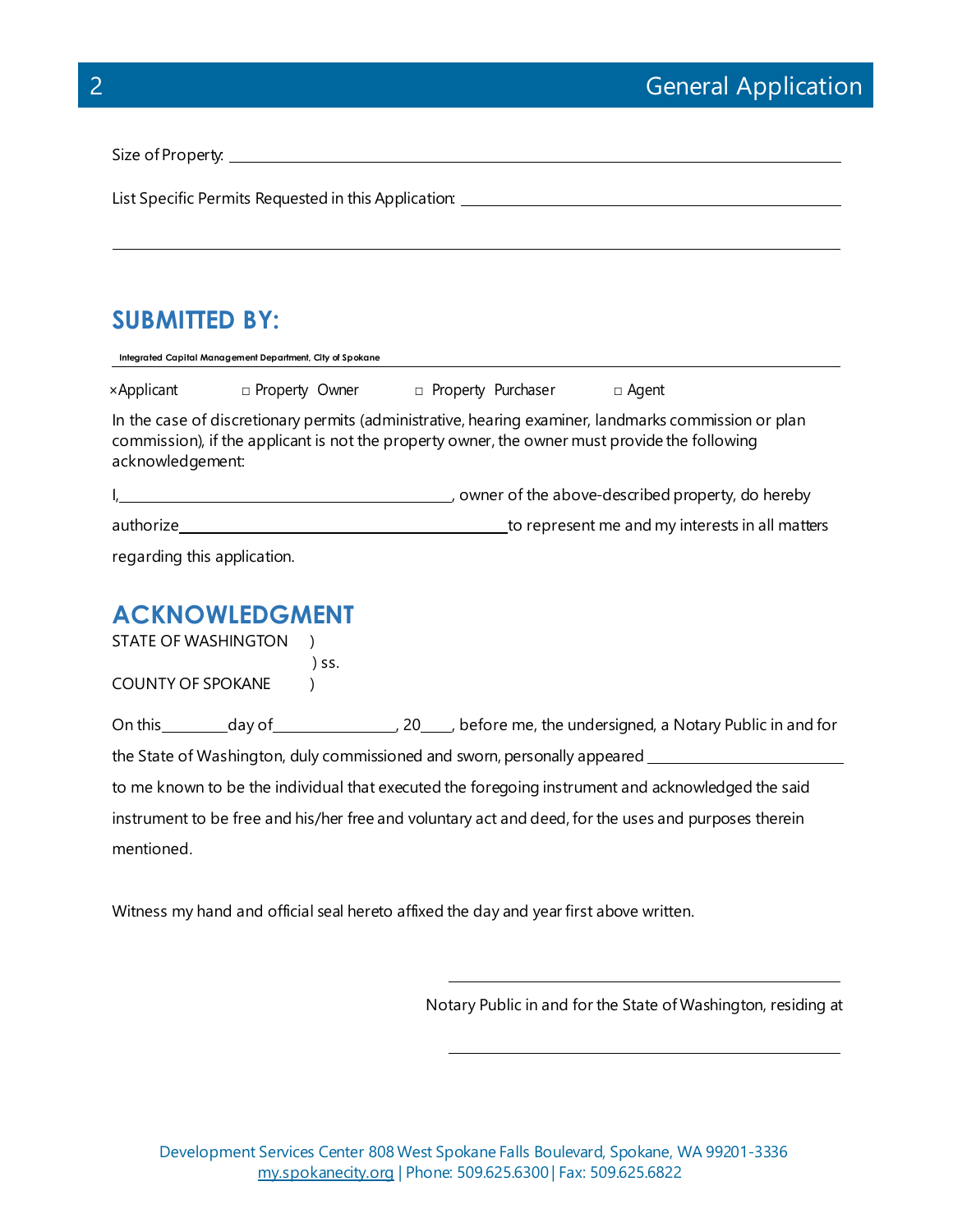#### **Chapter 4 – Page 4-51**

#### *US 195 Corridor*

A part of the National Highway System, US 195 supports an array of transportation demands including international, interstate, and interregional commerce. This highway is the regional transportation link of people and goods between Lewiston, Idaho and Spokane, Washington. Throughout the corridor there are numerous locations where growth is anticipated, primarily in the form of residential developments. The increased traffic associated with this growth will continue to intensify congestion and traffic safety concerns. The City of Spokane, WSDOT, and SRTC joined together to complete the US 195/I-90 Transportation Study in 2021. The study identified practical solutions that all agencies could agree on, with a focus on reducing the volume using the substandard NB 195 to EB I-90 ramp. The projects include: Jturns at US 195/Meadowlane and US 195/Hatch Roads, turn restrictions at US 195/16<sup>th</sup>, reconnection of Inland Empire Way to US 195 and reconstruction of some segments, construction of Lindeke from Thorpe to 16<sup>th</sup>, improvement of Marshall Road from Thorpe to 44th, restriping the commercial part of Cheney-Spokane Road, shared-use pathway on Cheney-Spokane from Qualchan Drive to the interchange, additional frontage roads between Qualchan and Hatch and establishment of transit service in the area.

has identified several projects along the entire I-195 corridor within the city that will require future study. The study will be a collaborative effort between the city and WSDOT and will utilize a least-cost planning approach in identifying practical solutions for future corridor needs and improvements

#### **Chapter 4, Map TR 12 modifications**

Additional discussion on some of the changes is provided below the table.

| <b>Street</b>                   | <b>Limits</b>                    | <b>Classification on</b>          | <b>New</b>                                                 | Reason                                     | Proposed     |
|---------------------------------|----------------------------------|-----------------------------------|------------------------------------------------------------|--------------------------------------------|--------------|
|                                 |                                  | TR <sub>12</sub> Map              | <b>Classification</b>                                      |                                            | by           |
| <b>Francis Avenue</b>           | Freya to East CL                 | Urban Principal<br>Arterial       | Urban Minor Arterial                                       | Needs correction per<br><b>WSDOT</b>       | <b>WSDOT</b> |
| <b>Indian Trail</b><br>Road     | Francis to<br>Shawnee            | Urban Principal<br>Arterial       | Urban Minor Arterial                                       | Match with FCC                             | <b>ICM</b>   |
| <b>Indian Trail</b><br>Road     | Shawnee to North<br><b>CL</b>    | <b>Urban Minor</b><br>Arterial    | Urban Major Collector                                      | Match with FCC                             | <b>ICM</b>   |
| <b>Upriver Drive</b>            | North Crescent to<br>Havana      | Urban Major<br>Collector          | Urban Minor Arterial                                       | Match with FCC                             | <b>ICM</b>   |
| 21 <sup>st</sup> Avenue         | Deer Heights to<br>Flint         | Proposed Urban<br>Minor           | Urban Minor Arterial                                       | Construction in 2022                       | <b>ICM</b>   |
| Sunset Highway<br>Frontage Road | Russel to Grove                  | Local                             | Proposed Urban<br><b>Minor Collector</b>                   | West Plains Subarea Plan                   | <b>ICM</b>   |
| Campus Drive                    | US 2 to Granite                  | Local                             | Proposed Urban<br>Major Minor Collector                    | West Plains Subarea Plan                   | <b>ICM</b>   |
| <b>Inland Empire</b><br>Way     | 23rd Avenue to<br>Cheney-Spokane | Urban Minor<br>Collector/local    | Urban Minor Arterial<br>/ Proposed Urban<br>Minor Arterial | US 195/I-90<br><b>Transportation Study</b> | <b>ICM</b>   |
| Marshall Road                   | Thorpe to 44th<br>Avenue         | Proposed Urban<br>Major Collector | Same, but match<br>alignment to plan                       | US 195/I-90<br><b>Transportation Study</b> | <b>ICM</b>   |
| 44 <sup>th</sup> Avenue         | Marshall to RR<br>tracks         | Local                             | Proposed Urban<br>Major Collector                          | US 195/I-90<br><b>Transportation Study</b> | <b>ICM</b>   |
| Lindeke                         | $13th$ to 16th                   | Proposed Urban<br>Minor Arterial  | Urban Major Collector                                      | US 195/I-90<br><b>Transportation Study</b> | <b>ICM</b>   |
| <b>US 195</b><br>frontage road  | Cheney-Spokane<br>to Qualchan    | Proposed Urban<br>Major Collector | none                                                       | US 195/I-90<br><b>Transportation Study</b> | <b>ICM</b>   |

Development Services Center 808 West Spokane Falls Boulevard, Spokane, WA 99201-3336 [my.spokanecity.org](http://www.spokanecity.org/) | Phone: 509.625.6300 | Fax: 509.625.6822